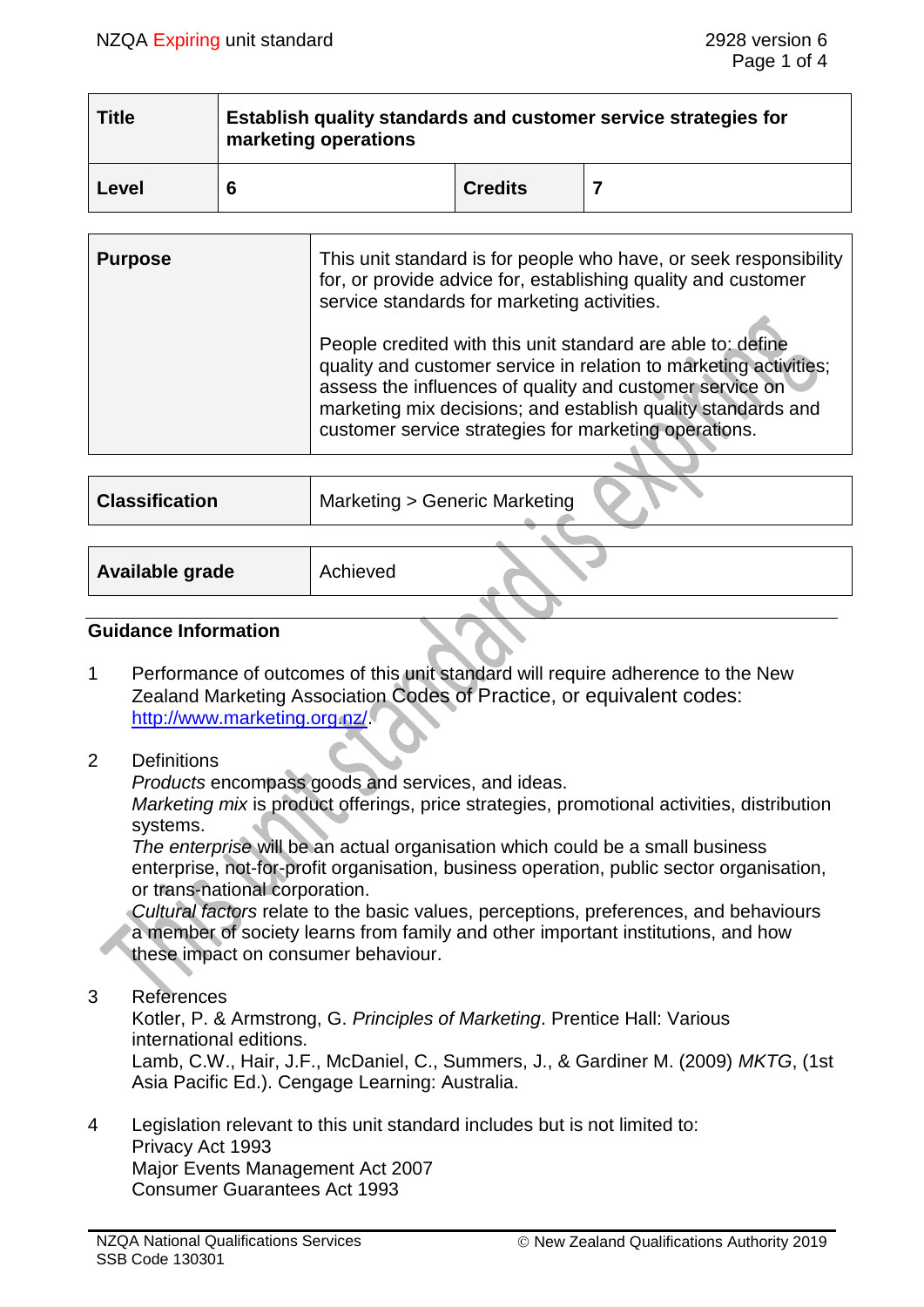Fair Trading Act 1986 Commerce Act 1986, Part II.

5 Recommended skills and knowledge: Unit 2926, *Demonstrate knowledge of the principles of marketing*, or demonstrate equivalent knowledge and skills.

# **Outcomes and performance criteria**

### **Outcome 1**

Define quality in relation to specific marketing activities.

### **Performance criteria**

- 1.1 Definition includes the degree to which products will meet customer needs, wants and expectations.
- 1.2 Definition includes how customer expectations, satisfaction and cost, and cultural differences are balanced.
- 1.3 Definition includes how the enterprise pursues quality in all facets of marketing activities.

### **Outcome 2**

Define customer service in relation to marketing activities.

### **Performance criteria**

- 2.1 Definition refers to the extent to which the enterprise can assist customers to maximise the value and benefits from the products they obtain.
- 2.2 Definition includes an analysis of methods of building customer loyalty, and developing partnerships that have mutual benefits for customers and the enterprise.
- 2.3 Definition takes into account cultural factors that affect the marketing of products and outcomes.

## **Outcome 3**

Assess the influences of quality and customer service on marketing mix decisions.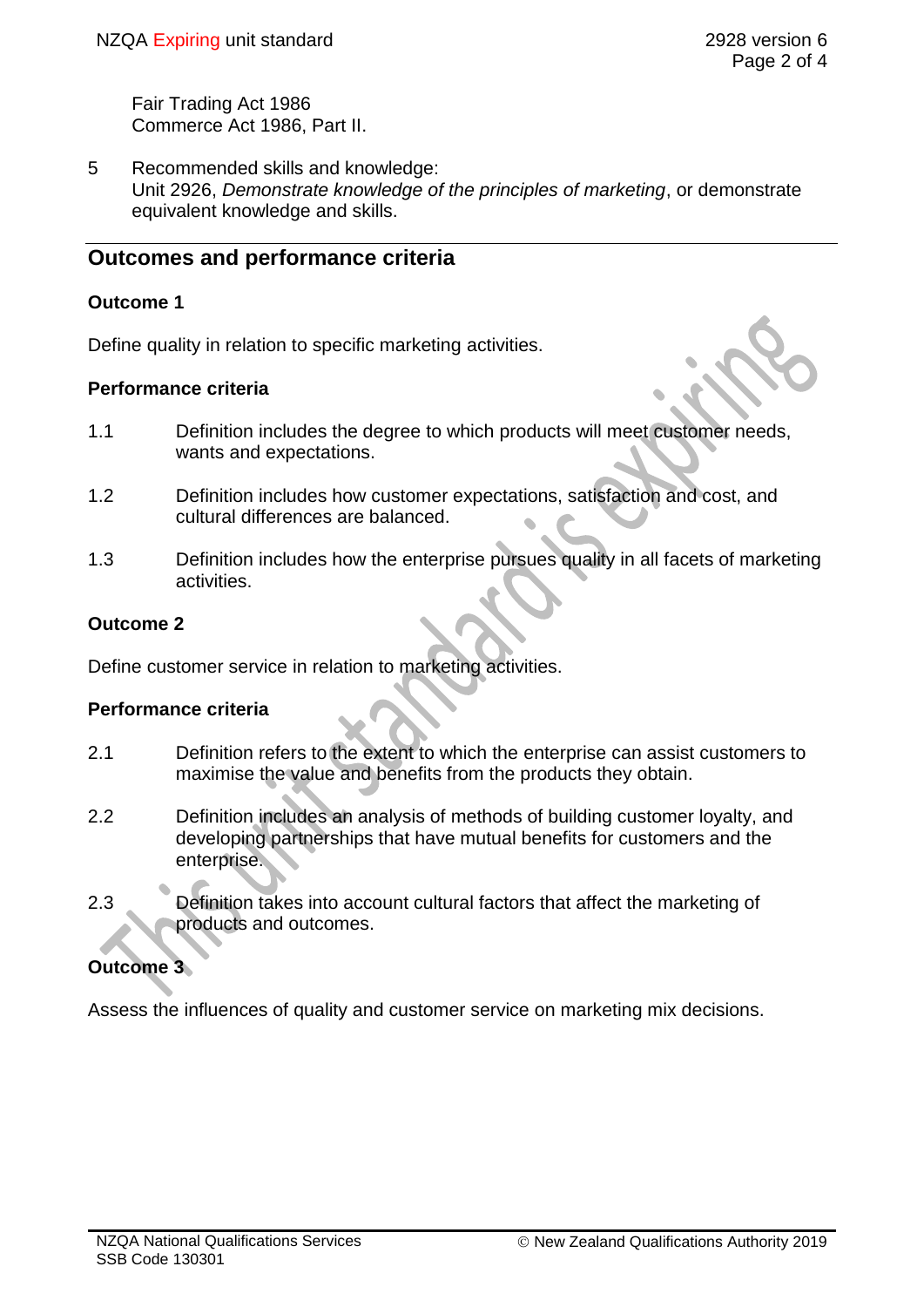### **Performance criteria**

- 3.1 Product factors are assessed, and influences on product design and serviceability are identified in terms of the ability of the product to meet users' expectations and needs.
	- Range product factors include the concepts of expected and augmented products.
- 3.2 Internal and external factors are assessed for their influence on pricing decisions, quality and customer service.
	- Range internal factors include marketing objectives, marketing mix strategy, costs, organisational considerations; external factors include – nature of the market and demand, competition, other environmental factors – economy, resellers, government.
- 3.3 Distribution factors are assessed in terms of methods of providing distinctive linkages between customers and products that enhance quality and customer service.
- 3.4 Promotion factors are assessed in terms of methods of communicating the quality and customer service features of products to the market.

### **Outcome 4**

Establish quality standards and customer service strategies for marketing operations.

#### **Performance criteria**

- 4.1 Marketing research functions are identified that provide relevant, accurate, timely information in relation to customer service and quality.
- 4.2 Customer service strategies and quality standards are established that provide processes for effective communication and monitoring of customer service and quality throughout the enterprise.
- 4.3 Customer service strategies are established that define service goals in relation to product, pricing, distribution and promotion factors.
- 4.4 Customer service strategies are established that define the level of commitment required from personnel within the enterprise.
- 4.5 Customer service strategies are determined that establish criteria for service structures to meet service goals.
- 4.6 Customer service strategies are determined that establish relationship marketing criteria.
- 4.7 Customer service strategies are identified that establish processes for the recognition of cultural and ethnic values and expectations.